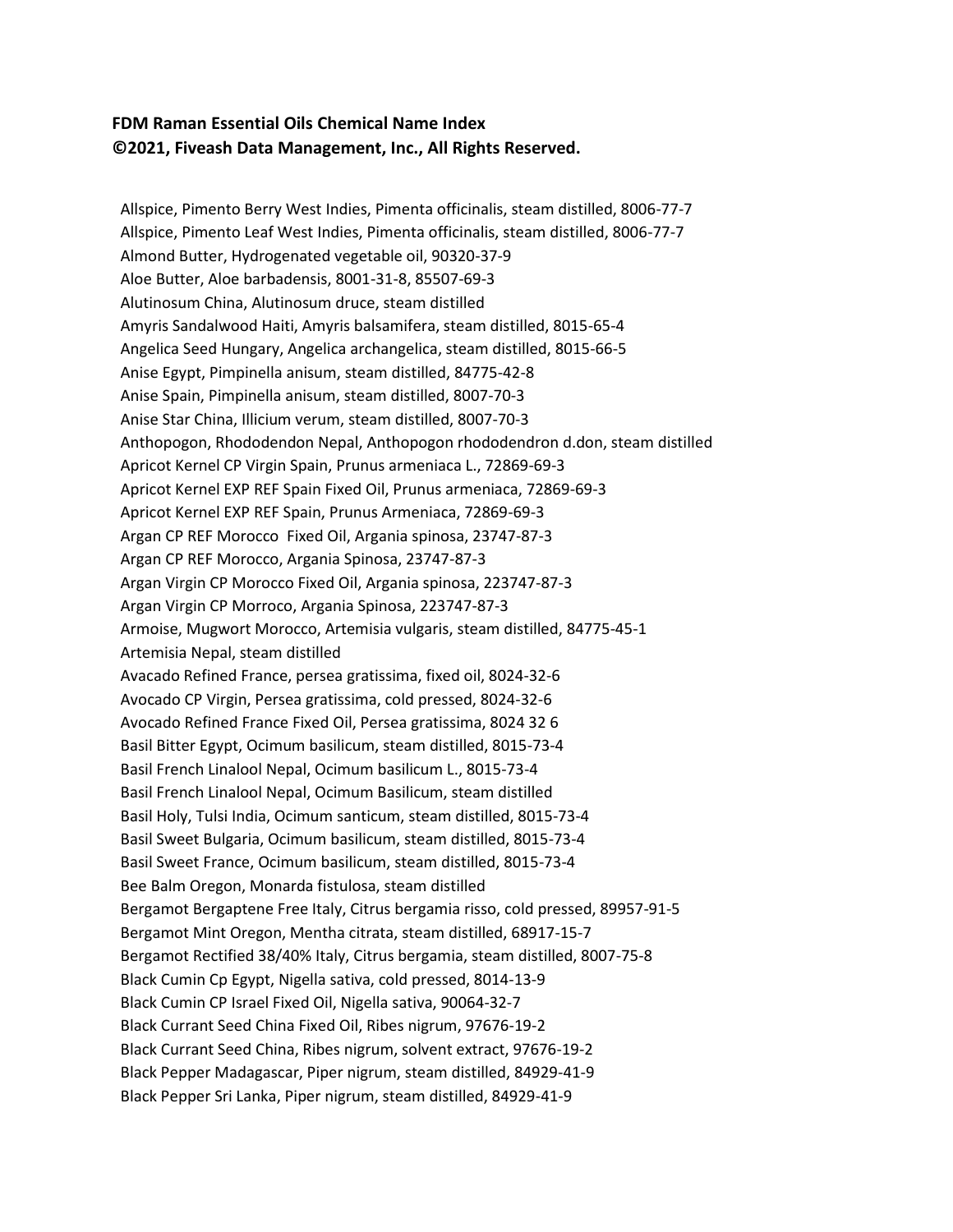Black Raspberry Seed Oil, Rubus occidentalis, cold pressed, 8000-29-1 Blood Orange Sicily, Citrus sinensis, 8028-48-6 Blue Cypress Australia, Callitris intratropica, steam distilled, 18348-13-6 Borage Seed Cp Ref Australia, Borago officinalis, cold pressed, 84012-16-8 Brazil Nut Rrefined Brazil Fixed Oil, Bertholletia excelsa Broccoli Seed, Brassica oleracea, cold pressed Buddahwood Australia, Eremophillia michellii, steam distilled Cabreuva Brazil, Myrocarpus fastigiatus, steam distilled Cajeput Vietnam, Melaleuca minor, 8008-98-8 Calamus Root India, Acorus calamus, steam distilled, 84775-39-3 Camellia Japan, Camellia sinensis, solvent extract, 68916-73-4 Camellia Seed Fixed Oil, Camellia oleifera, 68916-73-4 Cananga Indonesia, Cananga odorata macrophylla, steam distilled Canola USA, Brassica napus, expeller pressed, 120962-03-0 Cape Snow Bush S. Africa, Eriocephalus africanus, steam distilled Caraway Seed Hungary, Carum carvi, steam distilled, 8000-42-8 Cardamom FCC Guatemala, Elettaria cardamomum maton, 8000-66-6 Cardamom India, Elettaria cardamomum, steam distilled Cardamom Sri Lanka, Elettaria cardamomum, steam distilled, 8000-66-6 Carrot Seed Extra Virgin USA, Daucus carota, cold pressed Carrot Seed France, Daucus carota, steam distilled, 8015-88-1 Carrot Seed Hungary, Daucus carota, 8015-88-1 Carrot Seed India, Daucus carota, 8015-88-1 Cascarilla Bark Central America, Croton eluteria, steam distilled, 8007-06-5 Cassia China, Cinnamomum cassia, steam distilled, 8007-80-5 Castor Triglyceride USP USA, Ricinus communis, expeller pressed, 8001-79-4 Castor Turkey Red Sulfated USA, Ricinus communis, expeller pressed, 8002-33-3 Cedar Leaf ~ Thuja Austria, Thuja orientalis, 90131-58-1 Cedar Leaf ~ Thuja Canada, Thuja occidentalis, steam distilled, 8007-20-3 Cedar Leaf ~ Thuja Western Red Canada, Thuja plicata, steam distilled, 68917-35-1 Cedar Wood ~ Thuja China, Thuja orientalis, steam distilled, 8007-20-3 Cedar Wood Atlas Morocco, Cedrus atlantica, steam distilled, 8023-85-6 Cedar Wood Virginia, Juniperus virginiana, steam distilled, 68990-83-0 Cedarwood Himalayan India, Cedrus deodara, 8000-27-9 Cedarwood Port Orford, Chamaecyparis lawsoniana, steam distilled, 264201-23-2 Celery Seed India, Apium graveolens, 8015-90-5 Chamomile Blue England, Matricaria chamomilla, steam distilled, 8002-66-2 Chamomile Blue, Matricaria chamomilla, steam distilled Chamomile Cape S. Africa, Eriocephalus punctulatus, steam distilled, 94334-04-4 Chamomile Roman England, Anthemis nobilis, steam distilled, 8015-92-7 Chamomile Roman Oregon, Anthemis nobilis, steam distilled, 68916-68-7 Chamomile Wild Morocco, Chamaemelum mixtum, steam distilled, 68916-68-7 Chaste Tree Berry Turkey, Vitex agnus-castus, steam distilled, 91722-47-3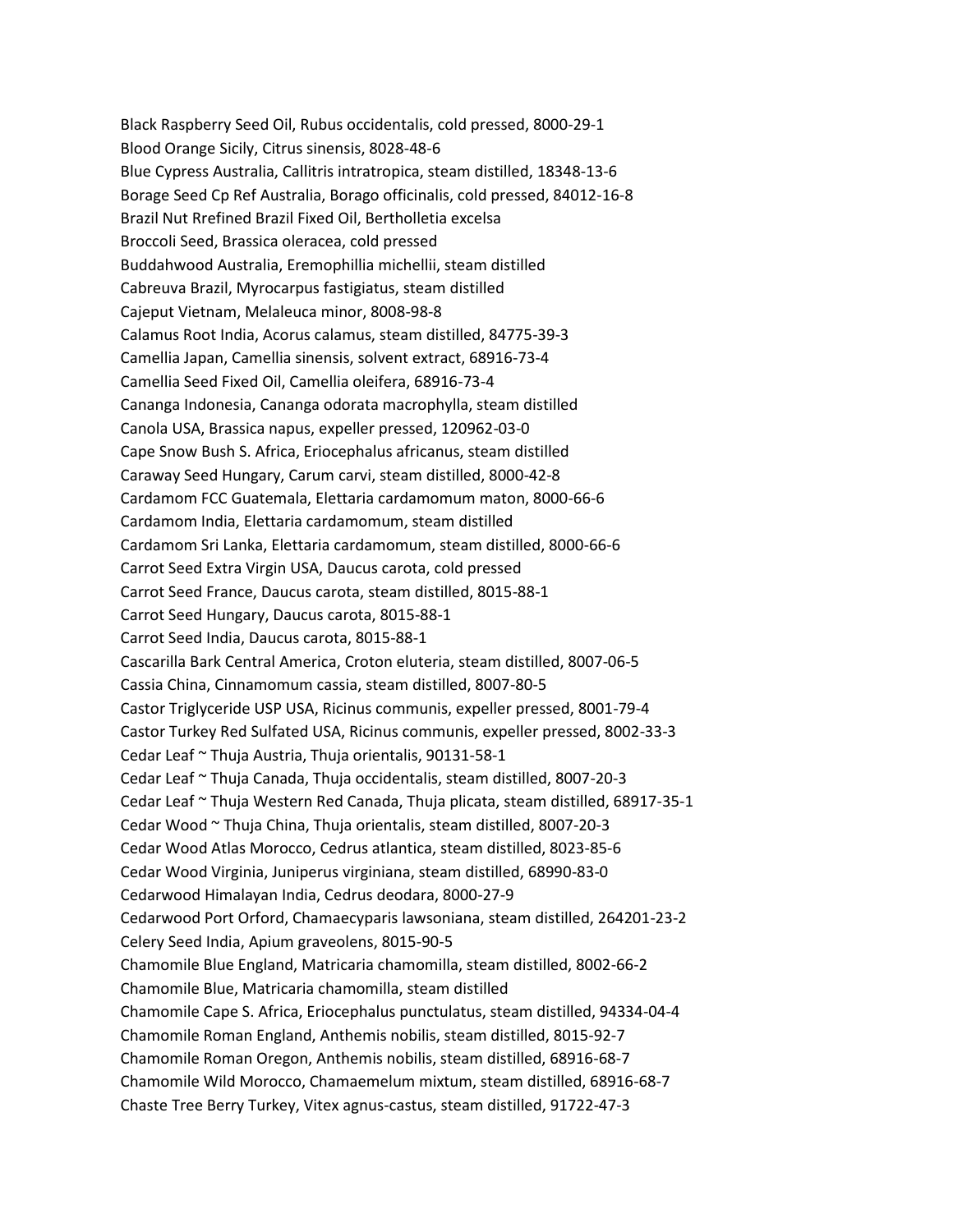Chaulmoogra India Fixed Oil, Hydnocarpus kurzii (king) warb. Chia Seed Oil, Salivia hispanica, cold pressed Cilantro Hungary, Coriandrum sativum, steam distilled Cilantro Oregon, Coriandrum sativum, steam distilled Cinnamon Bark 65% Sri Lanka, Cinnamomum zeylanicum, steam distilled, 8015-91-6 Cinnamon Bark Madagascar, Cinnamomum zeylanicum, steam distilled, 8015-91-6 Cinnamon Berry, Sugandha India, Cinnamomum polyandrum, steam distilled Cinnamon Leaf Fresh Madagascar, Cinnamomum zeylanicum, steam distilled, 8007-80-5 Cinnamon Leaf Sri Lanka, Cinnamomum zeylancium, steam distilled, 8007-80-5 Citronella India, Cymbopogon nardus, steam distilled, 8000-29-1 Citronella Indonesia, Cymbopogon winterianus, steam distilled, 8000-29-1 Citronella Sri Lanka, Cymbopogon nardus, steam distilled, 8000-29-1 Clary Sage Bulgaria, Salvia sclarea, steam distilled, 84775-83-7 Clary Sage Grn Crushed France, Salvia sclarea, steam distilled, 8016-63-5 Clary Sage Oregon, Salvia sclarea, steam distilled Clary Sage Ukraine, Salvia sclarea, steam distilled, 8016-63-5 Clove Bud Extra Madagascar, Eugenia caryophyllata, steam distilled, 8015-98-2 Clove Bud Indonesia, Eugenia caryophyllata, steam distilled, 8000-34-8 Clove Bud Madagascar, Eugenia caryophyllata, steam distilled, 8015-98-2 Clove Leaf Crude Indonesia, Eugenia caryophyllata, 8000-34-8 Clove Leaf Redist Madagascar, Eugenia caryophyllata, steam distilled, 8000-34-8 Clove Leaf Redistilled 85% Indonesia, Eugenia caryophyllata, 8000-34-8 Clove Stem Madagascar, Eugenia caryophyllata, steam distilled, 8000-34-8 Cocoa Butter Deodorized Holland, Theobroma cacao, 84649-99-0 Cocoa Butter Natural Ghana, Theobroma cacao, expeller pressed, 84649-99-0 Cocoa Butter RBD USA Fixed Oil, Theobroma cacao, 84649-99-0 Coconut 76 Deg Ref Philippines, Cocos nucifera, solvent extract, 8001-31-8 Coconut Virgin Unrefined Canada Fixed Oil, Cocos nucifera, 8001-31-8 Cognac White France, Vitis vinifera, steam distilled, 8016-21-5 Copaiba Balsam Brazil, Copaifera officinalis, 8001-61-4 Copaiba Balsam Brazil, Copaifera officinalis, steam distilled, 8001-61-4 Coriander Seed Russia, Coriandrum sativum, steam distilled, 8008-52-4 Cornmint Mentha Arvensis India, Mentha arvensi, 68917-18-0 Cranberry Seed Extvir USA, Vacinnium macrocarpon, cold pressed Cubeb Indonesia, Piper cubeba, steam distilled, 8007-87-2 Cumin India, Cuminum cyminum, steam distilled, 8014-13-9 Cumin Turkey, Cuminum cyminum, steam distilled, 8014-13-9 Cupuacu Butter Refined Brazil Fixed Oil, Theobroma grandiflorum Curry Leaf India, Murraya koenigii, steam distilled Cyperus, Cypriol India, Cyperus scariosus, steam distilled, 91771-62-9 Cypress Round India, Cupressus rotundus, steam distilled, 8013-86-3 Cypress Spain, Cupressus sempervirens, 8013-86-3 Davana India, Artemisia pallens, steam distilled, 8016-03-3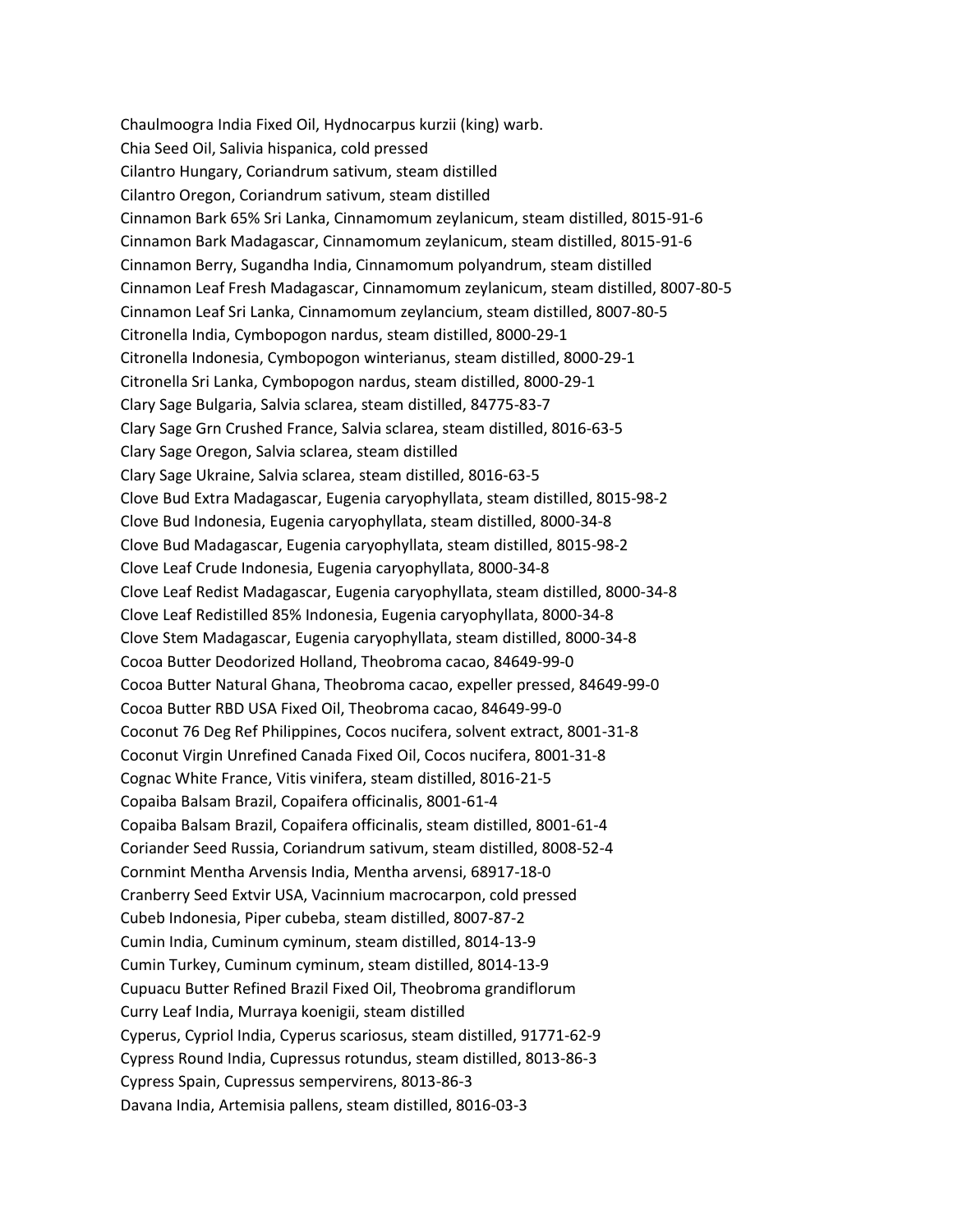Davana S. Africa, Artemisia pallens, steam distilled, 8016-03-3 Dill Seed Bulgaria, Anethum graveolens, steam distilled, 8006-75-5 Dill Seed Hungary, Anethum gravelones, steam distilled, 8006-75-5 Dill Weed Oregon, Anethum graveolens, steam distilled, 8006-75-5 Eromenth Oregon, Erospicata spp, steam distilled, 8008-79-5 Eucalyptus 80/85% Australia, Eucalyptus globulus, steam distilled, 8000-48-4 Eucalyptus Blue Mallee Australia, Eucalyptus polybractea, steam distilled, 8000-48-4 Eucalyptus Blue Mallee Australia, Eucalyptus polybractea, steam distilled, 8000-48-4 Eucalyptus Lemon China, Eucalytpus citriodora, steam distilled, 8000-48-4 Eucalyptus Lemon India, Eucalyptus citriodora, steam distilled, 8000-48-4 Eucalyptus Lemon Madagascar, Eucalyptus ctriodora, steam distilled, 8000-48-4 Eucalyptus Peppermint Australia, Eucalyptus dives, steam distilled, 90028-48-1 Eucalyptus Radiata Australia, Eucalyptus radiata subs radiata, steam distilled, 8014-17-3 Eucalyptus Radiata Australia, Eucalyptus radiata, 8000-48-4 Eucalyptus Radiata Premium Australia, Eycalyptus radiata, steam distilled, 8000-48-4 Eugenol USP 99.5% Indonesia, Eugenia caryophyllata Evening Primrose Cp China Oenothers biennis, cold pressed, 90028-66-3 Fennel Bitter Bulgaria, Foeniculum vulgare, steam distilled, 8006-84-6 Fennel Sweet Italy, Foeniculum vulgare, steam distilled, 8006-84-6 Fir Needle Douglas Balkan, Pseudotsuga menziesii (mirb.) franco Fir Needle Siberia, Abies sibirica, steam distilled, 8021-29-2 Fir Needle Siberian Russia, Abies sibirica, steam distilled, 8021-29-2 Flax Seed Unrefined China, Linum usitatissimum, cold pressed Foraha Tamanu Double Filtered Madagascar, calophyllum inophyllum, cold pressed Foraha, Tamanu Filtered Madagascar, Calophyllum inophyllum, cold pressed Fractionated Coconut Oil Canada, Cocos nucifera, fixed oil, 65381-09-1 Frankincense, Olibanum Ethiopia, Boswellia carterii, steam distilled, 8016-36-2 Frankincense, Olibanum Kenya, Boswellia neglecta, steam distilled, 8016-36-2 Galangal, False Galangal India, Kaempferia galangal, steam distilled, 8024-40-6 Galangal, False Galangal India, Kaempferia galangal, steam distilled, 8024-40-6 Galangal Thailand, Alpinia galanga, steam distilled, 8024-40-6 Galbanum Turkey, Ferula galbaniflua, steam distilled, 8023-91-4 Geranium, Zdravetz Bulgaria, Geranium macrorrhizum, steam distilled, 92347-05-2 Geranium China, Pelargonium x asperum, steam distilled, 90082-51-2 Geranium Egypt, Pelargonium graveolens, steam distilled, 8000-46-2 Geranium India, Pelargonium graveolens, steam distilled, 8000-46-2 Geranium Madagascar, Pelargonium graveolens, steam distilled, 8000-46-2 Geranium S. Africa, Pelargonium graveolens, steam distilled, 8000-46-2 Ginger China, Zingiber officinale, steam distilled, 8007-08-7 Ginger Fresh Indonesia, Zinziber officinale, steam distilled, 8007-08-7 Ginger Fresh Madagascar, Zingiber officinale, steam distilled, 8007-08-7 Ginger Rajkumari India, Zinziber officinale, steam distilled, 8007-08-7 Gingergrass India, Cympobogan martini type sofia, steam distilled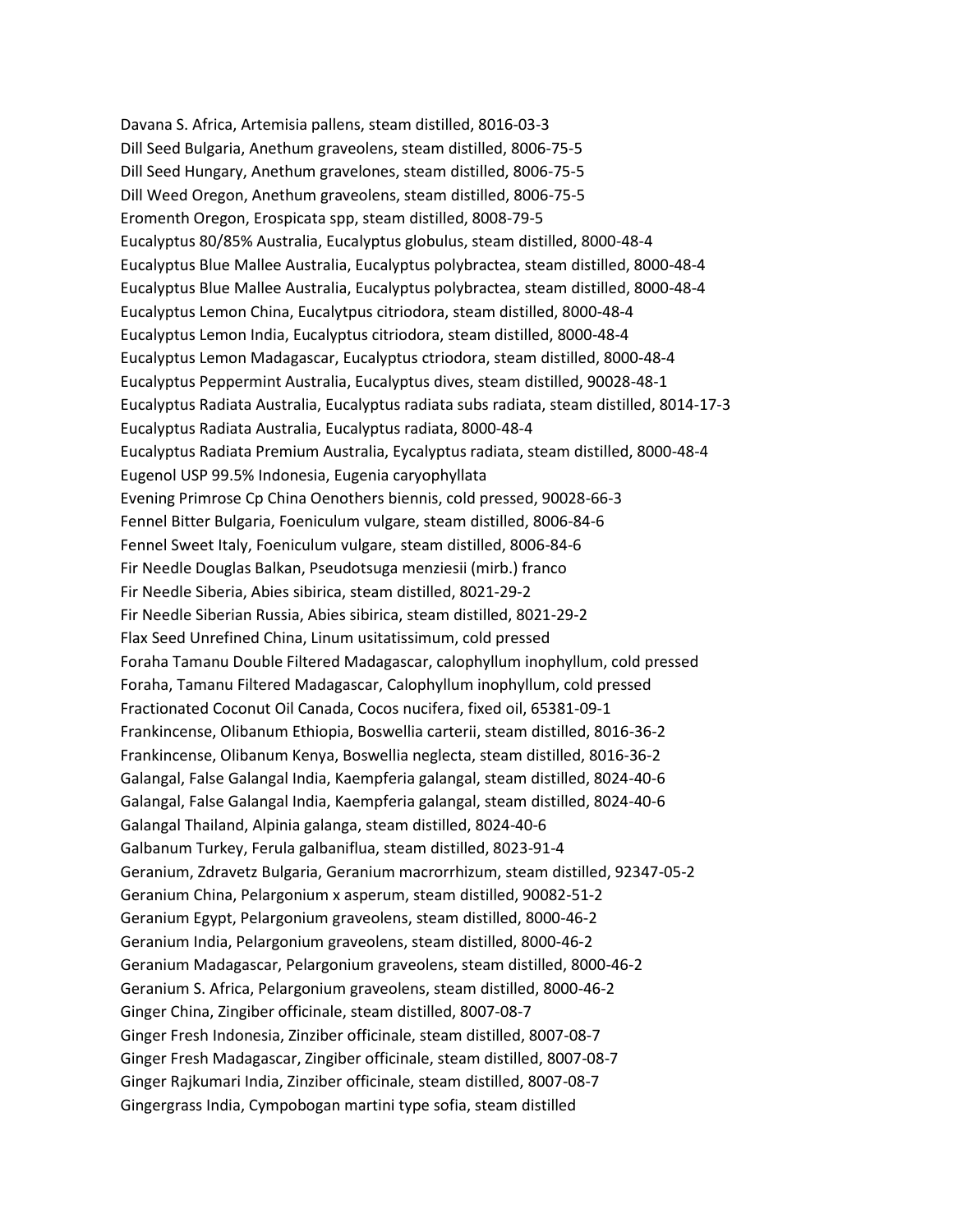Grape Seed EU, Vitis vinifera, solvent extracted, 8024-22-4 Grape Seed Extra Virgin USA, Vitis vinfera, cold pressed, 8024-22-4 Hazelnut EXP REF France Fixed Oil, Corylus avellana, 185630-72-2 Hazelnut EXP REF France, Corylus Avellana, 185630-72-2 Helichrysum, Immortelle Balkan Peninsula, Helichrsum italicum, steam distilled, 90045-56-0 Helichrysum ~ Immortelle France, Helichrysum italicum, 90045-56-0 Helichrysum, Immortelle Morocco, Helichrysum italicum, steam distilled, 8023-95-8 Helichrysum Stoechas, Helichrysum stoechas, steam distilled, 8023-95-8 Helichrysum~Immortelle Bosnia, Helichrysum italicum, 8023-95-8 Hemp Seed Butter, hydrogenated vegetable oil Hemp Seed Oil Natural Fixed Oil, cannabis sativa, 68956-68-3 Hemp Seed Oil Natural, Cannabis Sativa, 68956-68-3 Hiba, Cedarwood Japan, Thujopsis dolabrata, steam distilled, 91722-39-3 Hinoki ~False Cypress, Chamaecyparis obtusa, steam distilled Ho Wood 95% China, Cinnamomum camphora, steam distilled, 8022-91-1 Hops Flower Hungary, Humulus lupulus, steam distilled, 8007-04-3 Hyssop Bulgaria, Hyssopus officinalis, 8006-83-5 Hyssop Bulgaria, Hyssopus officinalis, steam distilled, 8006-83-5 Hyssop Hungary, Hyssopus officinalis, steam distilled, 8006-83-5 Hyssop United Kingdom, Hyssopus officinalis, steam distilled, 8006-83-5 Illipe Butter Borneo Fixed Oil, Shorea stenoptera, 91770-65-9 Jojoba Butter USA Fixed Oil, Hydrogenated vegetable oil, 68334-28-1 Jojoba Clear Filtered USA, Simmondsia chinensis, expeller pressed, 61789-91-1 Jojoba Clear Filtered USA, Simmondsia chinensis, expeller pressed, 61789-91-1 Jojoba Golden Natural USA, Simmondsia chinensis, expeller pressed, 61789-91-1 Jojoba Oil Organic Israel Fixed Oil, Simmondsia chinensis, 61789-91-1 Jojoba Oil Organic Israel, Simmondsia Chinensis, 61789-91-1 Juniper Berry France, Juniperus communis, steam distilled, 8002-68-4 Juniper Berry Hungary, Juniperus communis, stream distilled, 8002-68-4 Juniper Berry India, Juniperus communis, 8002-68-4 Juniper Nepal, Juniperus communis, steam distilled Kaffir Lime Leaf Thailand, Citrus hystrix, steam distilled Kanuka New Zealand, Kunzea ericoides, steam distilled Katrafay Madagascar, Cedrelopsis spp, steam distilled Kewda India, Pandanus odoratissimus, steam distilled, 91770-47-7 Khella Morocco, Ammi visnaga, steam distilled, 84695-96-5 Kokum Butter Refined India Fixed Oil, Garcinia indica Kukui Nut Cp Hawaii, Aleurites moluccans, expeller pressed, 8015-80-3 Labdanum, Rockrose Spain, Cistus ladaniferus, steam distilled, 8016-26-0 Lantana Madagascar, Lantana camera, steam distilled Lanyana S. Africa, Artemisia afra, steam distilled, 91745-71-0 Laurel Berry, Kokila India, Cinnamomum glauceschens, steam distilled Laurel Leaf Hungary, Laurus nobilis, steam distilled, 84603-73-6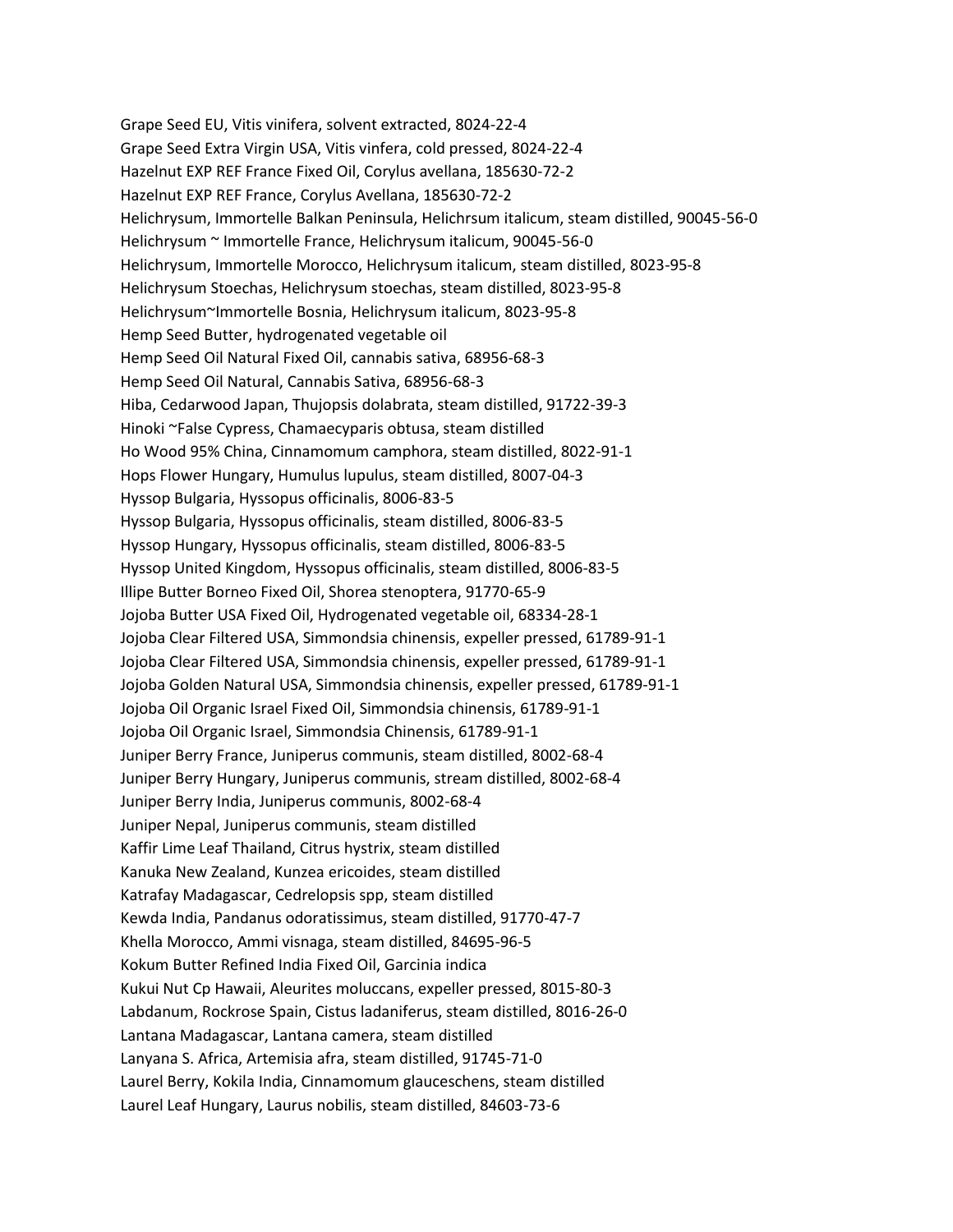Laurel Leaf Turkey, Laurus nobilis, steam distilled, 8006-78-8 Lavandin Abrialis France, Lavandula hybrida, steam distilled, 8022-15-9 Lavandin Grosso France, Lavandula hybrida, steam distilled, 8022-15-9 Lavandin Grosso Spain, Lavandula hybrida, steam distilled, 8022-15-9 Lavandin Grosso USA, Lavadula hybrida, steam distilled Lavender 40/42% France, Lavandula officinalis, steam distilled, 8000-28-0 Lavender 40/42% France, Lavandula officinalis, steam distilled, 8000-28-0 Lavender 40/42% Stara Planina Bulgaria, Lavendula officinalis, steam distilled, 8000-28-0 Lavender Hungary, Lavandula officinalis, steam distilled, 8000-28-0 Lavender Oregon, Lavandula officinalis, steam distilled, 8000-28-0 Lavender Russia, Lavendula officinalis, 8000-28-0 Lavender Spike Spain, Lavandula latifolia, 8016-78-2 Leleshwa, African Sage Kenya, Tarchonanthus camphoratus, steam distilled, 8022-56-8 Lemon California Type USA, Citrus limonum, 8008-56-8 Lemon CP Spain, Citrus limonum, 84929-31-7 Lemon Italy, Citrus limonum Lemon Verbena Rectified w/Synthetic France, Lippia citriodora, steam distilled, 80024-12-2 Lemongrass Guatemala, Cymbopogon citratus, steam distilled, 8007-02-1 Lemongrass India, Cymbopogon flexuosus, steam distilled, 8007-02-1 Litsea, May Chang China, Litsea cubeba, steam distilled, 68855-99-2 Lovage Leaf Hungary, Levisticum officinalis, steam distilled, 8016-31-7 Macadamia Nut Butter Australia, Macadamia integrifolia, expeller pressed, 8029-34-3 Macadamia Nut USA, Macadamia integrifolia, cold pressed Mace India, Myristica fragrans, steam distilled, 8008-45-5 Mandarin Italy, Citrus reticulata, 8008-31-9 Mango Butter India Fixed Oil, Mangifera indica, 90063-86-8 Manuka Red East Cape New Zealand, Meptospermum scoparium, steam distilled, 23749-44-8 Marjoram Sweet Hungary, Marjorana hortensis, steam distilled, 8015-01-8 Marjoram Wild Spain, Thymus mastichina, 8016-33-9 Massoia Bark Indonesia, Cryptocarya massoia, steam distilled, 85085-26-3 Mastic, Lentisk Morocco, Pistacia lentiscus, steam distilled, 61789-92-2 Meadowfoam Seed USA, Limnanthes alba, cold pressed, 153065-40-8 Melissa Rectified France, Melissa officinalis, steam distilled, 8014-71-9 Melissa Serbia, Melissa officinalis, steam distilled, 84082-61-1 Melissa, Lemonbalm United Kingdom, Melissa officinalis, steam distilled, 8014-71-9 Milfoil, Yarrow-green Bulgaria, Achillea millefolium, steam distilled, 8022-07-9 Milfoil, Yarrow-green England, Achillea millefolium, steam distilled, 8022-07-9 Milfoil, Yarrow-white Slovenia, Achillea millefolium ligustica, steam distilled, 8022-07-9 Milfoil~Yarrow-White USA, Achillea millefolium ligustica, steam distilled Mountain Savory Albania, Satureja montana, steam distilled, 90106-57-3 Murumuru Butter Brazil Fixed Oil, Astrocaryum murumuru, 356065-49-1 Mustard Seed USA, Brassica Rapa L, Cold Pressed Fixed Oil Mustard Seed USA, Brassica Rapa L.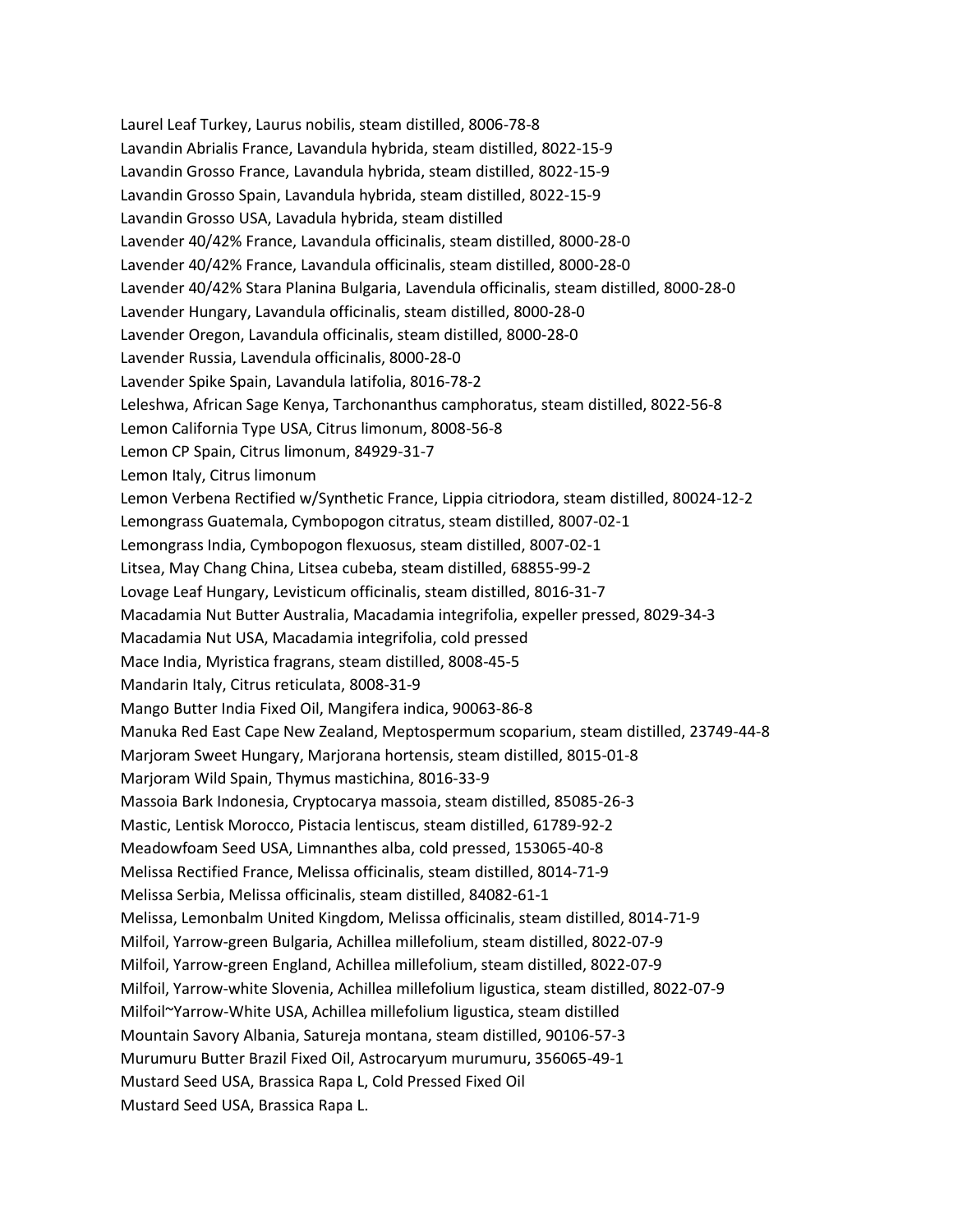Myrrh Kenya, Commiphora myrrha, steam distilled, 8016-37-3 Myrrh Somalia, Commiphora myrrha, steam distilled, 8016-37-3 Myrtle Cineole Type Spain, Myrtus communis, steam distilled, 84082-67-7 Myrtle Lemon Australia, Backhousia citriodora, steam distilled, 84775-80-4 Myrtle Linalool Type Turkey, Myrtys communis, steam distilled, 84082-67-7 Myrtle Morocco, Myrtus communis, stream distilled, 8008-46-6 Neroli Egypt, Citrus aurantium, steam distilled, 8016-38-4 Neroli Morocco, Citrus aurantium, steam distilled, 8016-38-4 Neroli Tunisia, Citrus aurantium, steam distilled, 8016-38-4 Niaouli Cineole Type Madagascar, Melaleuca viridiflora, steam distilled, 8014-68-4 Niaouli Nerol Type Australia, Meleleuca quinquenervia, steam distilled, 8014-68-4 Nutmeg Sri Lanka, Myristica fragrans, 8008-45-5 Olive Butter, Hydrogenated vegetable oil, 8001-25-0 Olive Oil Extra Virgin Cp Spain, Olea europaea, cold pressed, 8001-25-0 Olive Oil Extra Virgin Spain, Olea europea, fixed oil, 8001-25-0 Olive Pomace Spain, Olea europea, steam distilled, 8001-25-0 Olive Pure 80% Refined/20% Virgin Spain, Olea europaea, cold pressed, 8001-25-0 Onion Mexico, Allium cepa Opoponax, Sweet Myrrh Kenya, Commiphora erythrea, steam distilled, 8021-36-1 Orange 10-Fold Oil USA, Citrus sinensis, expressed Orange Sweet CP FCC Brazil, Citrus sinensis, 8028-48-6 Oregano Hungary, Thymus capitatus, 8007-11-2 Oregano Hungary, Thymus capitatus, 8007-11-2 Oregano Morocco, Origanum compactum, steam distilled, 8007-11-2 Oregano Oregon - LIiberty USA, Origanum vulgare, 8007-11-2 Oregano Redistilled Hungary, Oreganum vulgare, stream distilled, 8007-11-2 Oregano Spanish Albania, Thymus capitatus, steam distilled, 8007-46-3 Oregano Spanish Hungary, Thymus capitatus, steam distilled, 8007-11-2 Oregano Turkey, Origanum minutiflorum, steam distilled, 8007-11-2 Oregano wild Hungary, origanum vulgare, 8007-11-2 Palm Kernel 106 USA, Elaesis sp, solvent extract, 8023-79-8 Palm Rbd 106 Deg USA, Elaesis guineensis, solvent extract Palmarosa India, Cymbopogon martini, steam distilled, 8014-19-5 Parsley Herb Oregon, Petroselinum sativum, steam distilled, 8008-68-8 Parsley Seed Hungary, Petroselinum sativum, steam distilled, 8008-68-8 Parsley Seed India, Petroselinum crispum, 8000-68-8 Patchouli Dark Aged Indonesia, Pogostemon cablin, 8014-09-3 Patchouli Dark Indonesia, Pogostemon cablin, steam distilled, 8014-09-3 Patchoulia MD Indonesia, Pogostemon cablin, fractional steam distilled, 8014-09-3 Peanut Refined EU Fixed Oil, Arachis hypogeae, 08002-03-7 Pecan USA, Algooquian paccan, expeller pressed, 129893-27-2 Pemou Root Vietnam, Fokienia hodginsil, 8022-47-7 Pennyroyal Morocco, Mentha pulegium, steam distilled, 8013-99-8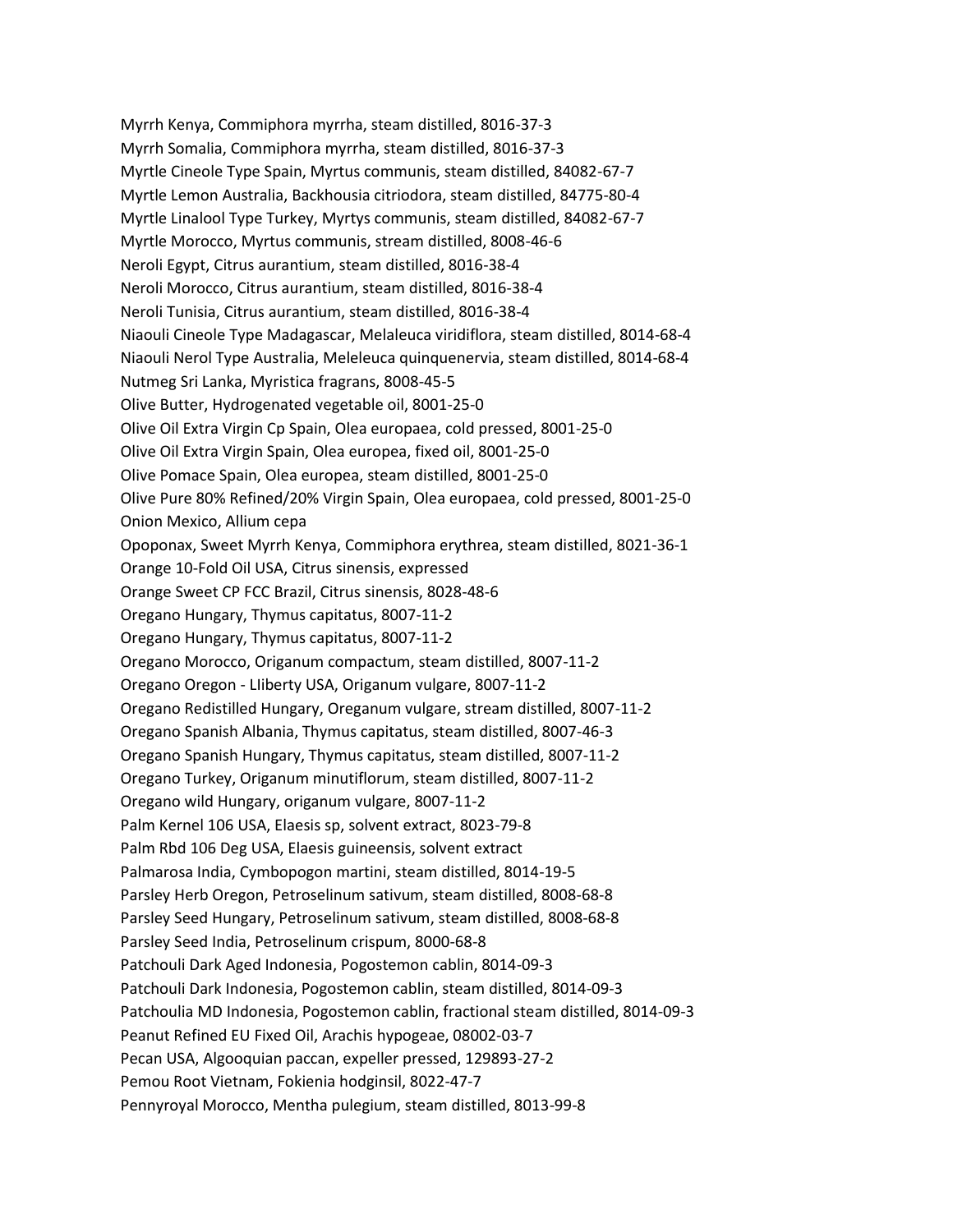Peppermint Baby Yakima Redist Washington, Mentha piperita, steam distilled, 8006-90-4 Peppermint Natural India, Mentha piperita, steam distilled, 8006-90-4 Peppermint Natural Willamette, Mentha piperita, steam distilled, 8006-90-4 Peppermint Natural Yakima Washington, Mentha piperita, steam distilled, 8006-90-4 Peppermint Redist Willamette Oregon, Mentha piperita, steam distilled, 8006-90-4 Peppermint Redist Yakima Washington, Mentha piperita, steam distilled, 8006-90-4 Peppermint Terpene Free Yakima Washington, Mentha piperita, steam distilled, 8006-90-4 Peppermint Triple Dist Yakima, Mentha piperita, steam distilled, 8006-90-4 Peppermint Yakima USA, Mentha piperita, steam distilled, 8006-90-4 Perilla Oil Japan, Perilla frutescens crispa, steam distilled, 681132-21-8 Peru Balsam El Salvador, Myroxylon balsamum, steam distilled, 8007-00-9 Petitgrain Paraguay, Citrus aurantium, steam distilled, 8016-44-2 Pine Ocean France, Pinus pinaster, steam distilled, 8000-26-8 Pink Pepper Kenya, Schinus molle, steam distilled, 68917-52-2 Plai Oil Thailand, Zingiber cassumunar, 84696-15-1 Ravensara, Havozo Madagascar, Agathophyllum aromatica, steam distilled, 91770-86-8 Ravensara Anisata Madagascar, Agatophyllum anisata, steam distilled Ravintsara Madagascar, Cinnamomum camphora l, steam distilled, 470-82-6 Red Raspberry Seed Fixed Oil, Rubus ideaus, 72379-31-8 Rose Hip Cp Chile, Rosa mosqueta, cold pressed, 84603-93-0 Rose Hip Seed Chile, Rosa mosqueta, cold pressed, 84603-93-0 Rose Hip Seed Refined Chile, Rosa mosqueta, expeller pressed, 84603-93-0 Rosemary Camphor Type Spain, Rosmarinus officinalis, steam distilled, 84604-14-8 Rosemary Cineole Type Morocco, Rosmarinus officinalis, steam distilled, 8000-25-7 Rosemary Cineole Type Tunisia, Rosmarinus officinalis, steam distilled, 8000-25-7 Rosemary Verbenone France, Rosmarinus officinalis, steam distilled, 84604-14-8 Rosewood, Bois De Rose Brazil, Aniba roseodora, steam distilled, 8015-77-8 Rue Spain, Ruta graveolens, steam distilled, 8014-29-7 Safflower Oleic 73% USA, Carthamus tinctorius, expeller pressed, 8001-23-8 Sage Blue Mountain S. Africa, Salvia stenophylla, steam distilled, 93572-64-6 Sage Dalmatian 30% Hungary, Salvia officinalis, steam distilled, 8022-56-8 Sage Spanish Spain, Salvia lavandulaefolia, steam distilled, 8016-65-7 Sal Butter Nat Source, Shorea robusta, 91770-64-5 Sandalwood Mysore India, Santalum album, steam distilled, 8006-87-9 Sandalwood Premium Australia, santalum spicatum, steam distilledilled, 8024-35-9 Saro Madagascar, Cinnamosma fragrans, steam distilled Savory Oil Austria, Satureja montana, 90106-57-3 Sea Buckthorn Russia, Hippophae rhamnoides, freon Sesame Cp Virgin, Sesamum indicum, expeller pressed, 8008-74-0 Sesame Refined USA, Sesamum indicum, expeller pressed, 8008-74-0 Shea Butter Unrefined Ghana Fixed Oil, Butyrospermun parkii, 91080-23-8 Shea Butter Unrefined Yellow Ghana Fixed Oil, Butyrospermun parkii, 91080-23-8 Shea Butter Unrefined Yellow Ghana, Butyrospermun Parkii, 91080-23-8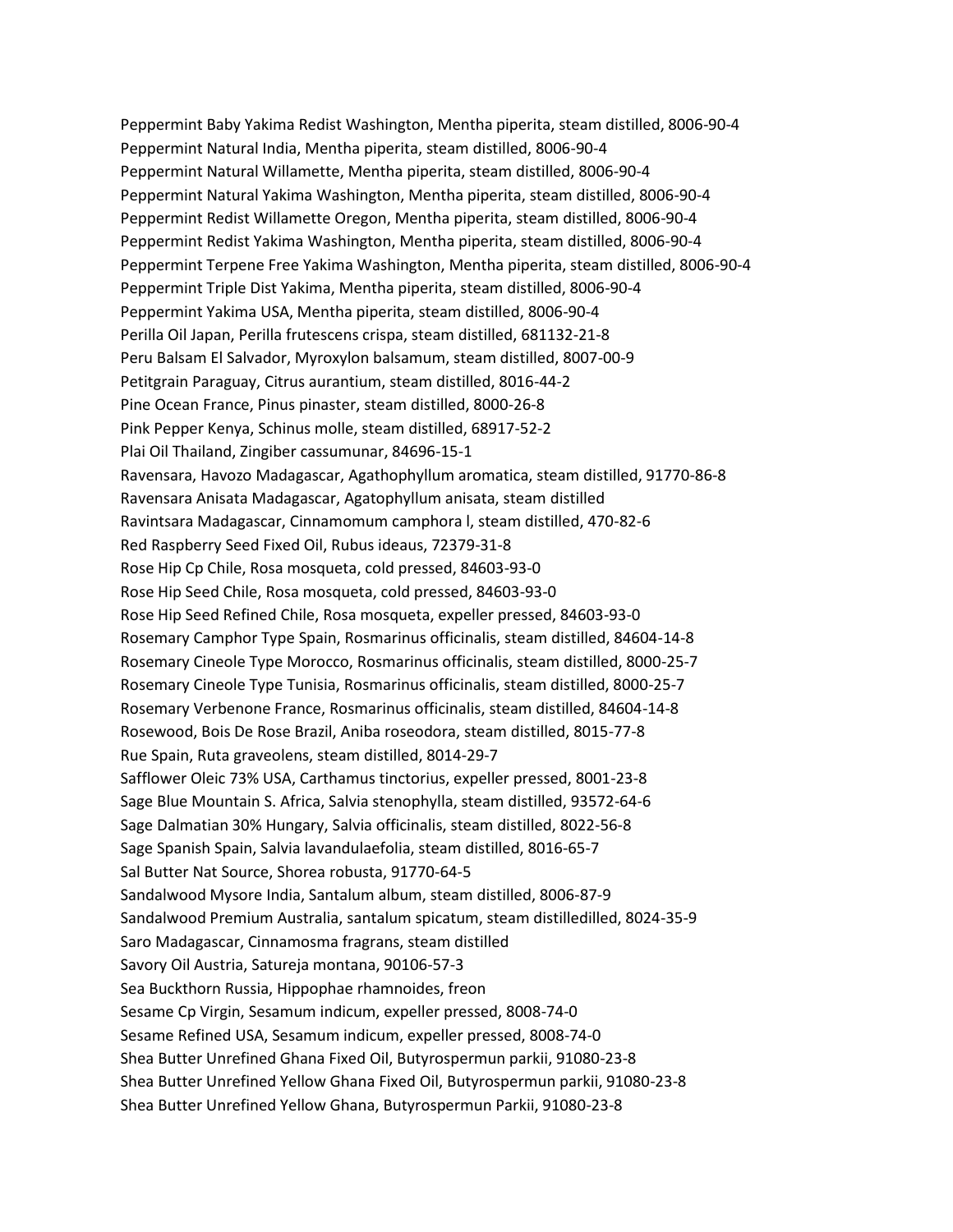Shea Oil Ghana, Butyrospermun parkii, expeller pressed, 91080-23-8 Soybean USA, Glycine soja, expeller pressed, 8001-22-7 Spearmint 60% China, Mentha spicata, steam distilled, 8008-79-5 Spearmint 60% India, Mentha spicata, expressed, 8008-79-5 Spearmint Oregon, Mentha spicata, steam distilled, 8008-79-5 Spikenard Green India, Nardostachys jatamansi, steam distilled, 8022-22-8 Spikenard Red India, Nardastachus jatamansi, steam distilled, 8022-22-8 Spruce, Eastern Hemlock Canada, Tsuga canadensi, steam distilled, 8008-80-8 Spruce Black Canada, Picea mariana, steam distilled, 91722-19-9 St Johns Wort Serbia, Hypericum perforatum, steam distilled Summer Savory Hungary, Satureja hortensis, steam distilled, 84775-98-4 Sunflower USA, Helianthus annuus, expeller pressed, 8001-21-6 Sweet Almond Cp Virgin Spain, Prunus dulcis, cold pressed, 8007-69-0 Sweet Almond Exp Ref Spain, Prunus dulcis, expeller pressed, 8007-69-0 Tagetes Madagascar, tagetes bipinata L., 70892-20-5 Tagette India, Tagetes minuta, steam distilled, 70892-20-5 Tagette S Africa, Tagetes minuta, 91770-75-1 Tagette S. Africa, Tagetes minuta, steam distilled, 91770-75-1 Tangerine Cravo Type Brazil, Citrus reticulata, 8016-85-1 Tarragon, Estragon Hungary, Artemisia dracunculus, steam distilled, 8016-88-4 Tarragon, Estragon South America, Artemisia dracunculus, steam distilled, 8016-88-4 Tea Tree Lemon Australia, Leptospermum petersonii, steam distilled, 84775-80-4 Tea Tree Premium Australia, Melaleuca alternifolia, steam distilled, 68647-73-4 Tea Tree Premium Australia, Melaleuca alternifolia, steam distilled, 85085-48-9 Thyme Red Borneol Type Morocco, Thymus satureioides, steam distilled, 8007-46-3 Thyme Red Carvacrol Type Hungary, Thymus vulgaris, 8007-46-3 Thyme Red Thymol Type Spain, Thymus vulgaris var. zygis, 8007-46-3 Thyme Serpolet Bulgaria, Thymus serpillum, steam distilled, 84776-98-7 Thyme Spike Turkey, Thymbra spicata, steam distilled, 8007-11-2 Thyme White FCC USA, Thymus zygis, steam distilled, 908007-46-3 Tomar Seed India, Xanthoxylum armatum, steam distilled Turmeric India, Curcuma longa, steam distilled, 8024-37-1 Valerian Root China, Valeriana officinalis, steam distilled, 8008-88-6 Verbena ~ Vervain France, Lippia citriodora, steam distilled, 8024-12-2 Verbena ~ Vervain Morocco, Aloysia triphylla, 8024-12-2 Vetiver Haiti, Vetivera zizanioides, steam distilled, 8016-96-4 Walnut USA, Juglans regia, expeller pressed, 8024-09-7 Wheat Germ Cp Unref USA, Triticum vulgare, expeller pressed, 8006-95-9 Wheat Germ Ref USA, Triticum vulgare, cold pressed, 8006-95-9 Wintergreen China, Gaultheria procumbens, steam distilled, 68917-75-9 Wormwood American USA, Artemisia absinthium, 8008-93-3 Wormwood Bulgaria, Artemisia annua, steam distilled, 8008-93-3 Xanthoxylum Nepal, Zanthoxylum armatum, steam distilled